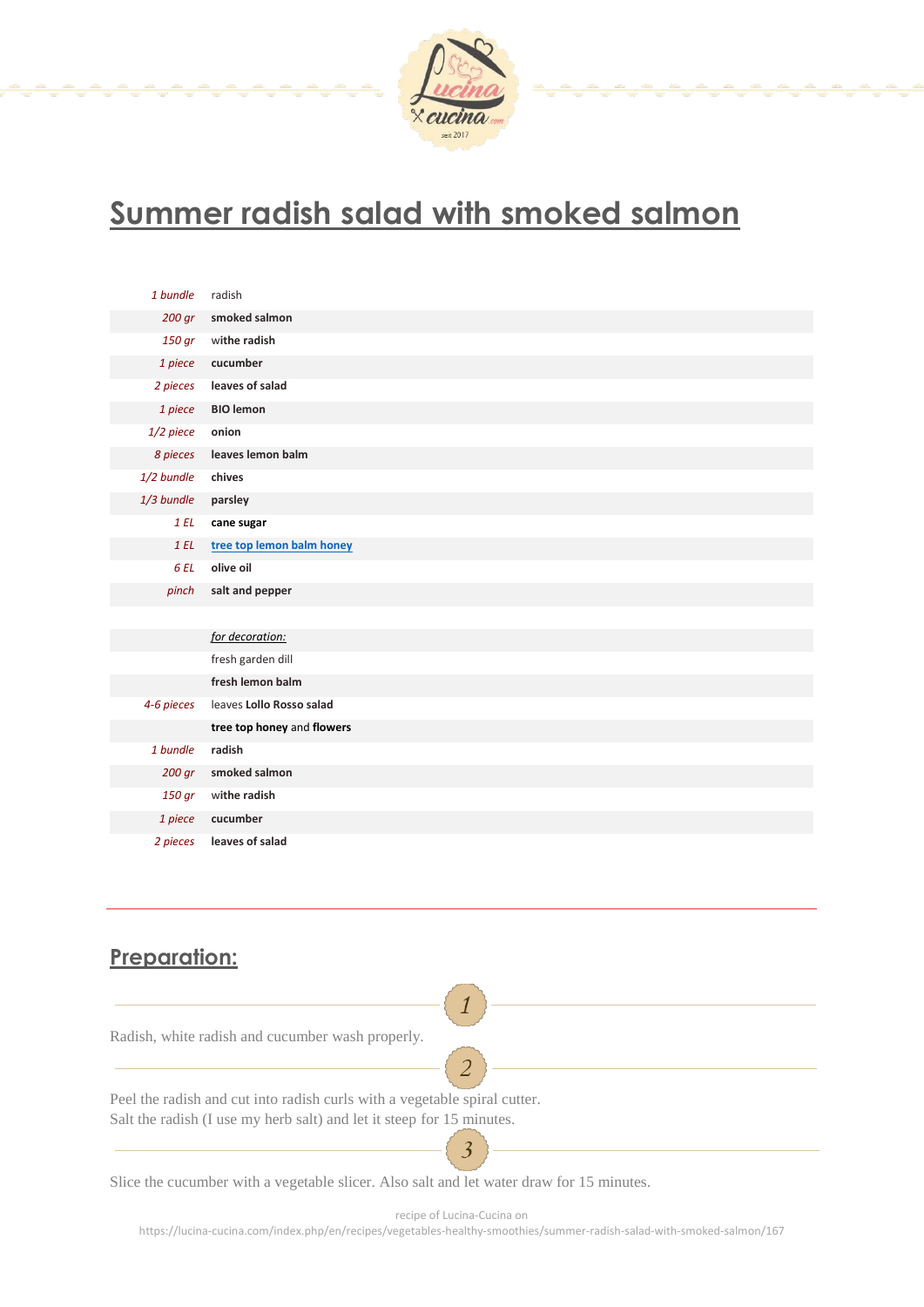| In                                                                                                                                                     |
|--------------------------------------------------------------------------------------------------------------------------------------------------------|
| the case of radishes, the greens (from which you can later make radish pesto or a smoothie) and remove the tail,<br>also divide the wheels into slices |
| - you can, but you do not have to let the radishes water.                                                                                              |
|                                                                                                                                                        |
| Wash lettuce leaves and lollo rosso leaves and dab them dry - put aside.                                                                               |
|                                                                                                                                                        |
| Peel onion, finely chop and brew with hot water - so that the onion is not too sharp and intense to match the                                          |
| radishes and radishes This weakens the essential oils of the onion. Let it rest for 5-7 minutes.                                                       |
|                                                                                                                                                        |
| Wash lemon                                                                                                                                             |
| (Shell can be rubbed off and mixed into the dressing)                                                                                                  |
| 8                                                                                                                                                      |
| Finely chop all herbs.                                                                                                                                 |
| I just put it in my nutribullet. Mix together with lemon juice, oil, sugar, honey, salt and pepper (shredded), taste                                   |
| and taste.                                                                                                                                             |
|                                                                                                                                                        |
| Drain radish, cucumber, onion and radish.                                                                                                              |
|                                                                                                                                                        |
|                                                                                                                                                        |
| Finely chop the smoked salmon, in corners or stripes, as you prefer.<br>(Vegans just skip this point)                                                  |
|                                                                                                                                                        |
|                                                                                                                                                        |
| Cut lettuce leaves into small pieces. Mix together with cucumber, radish, onion, salmon and the dressing<br>(who wants to can mix in the radish)       |
|                                                                                                                                                        |
|                                                                                                                                                        |

**Tada, ready is our fresh, delicious radish salad. Let me know how you liked it. And if you also have a good recipe for radishes or a summer salad, then I would be very happy!**